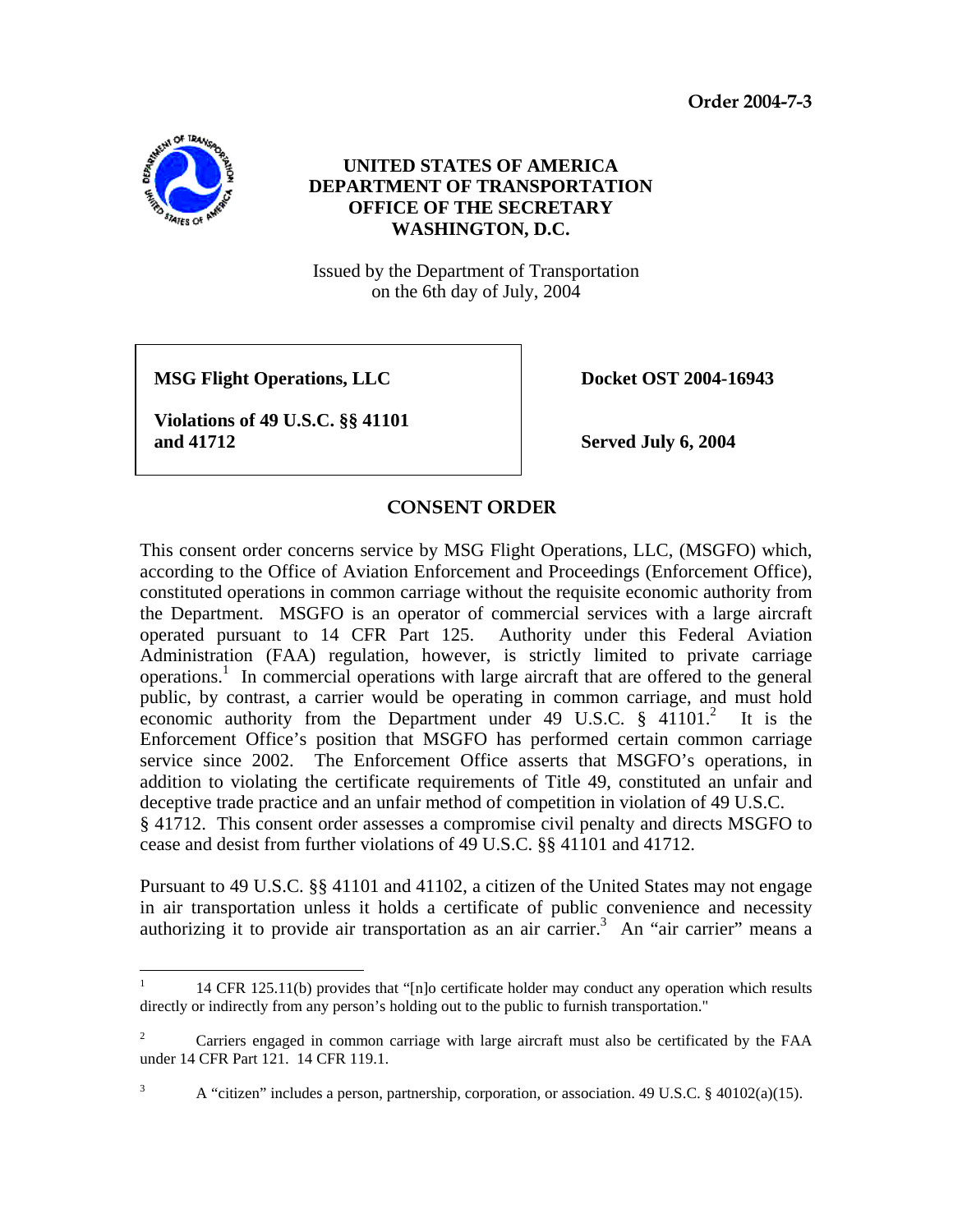citizen "undertaking by any means, directly or indirectly, to provide air transportation."<sup>4</sup> "Air transportation" includes the transportation of passengers or property by aircraft as a common carrier for compensation between two places in the United States or between a place in the United States and a place outside of the United States.<sup>5</sup> Common carriage, in the context of air service, consists of the provision or holding out of air transportation to the public for compensation or hire.<sup>6</sup> From the standpoint of the requirements of section 41101, the holding out of service, as well as the actual operation of air service, constitutes "engaging" in air transportation.<sup>7</sup> Violations of section 41101 also constitute unfair and deceptive practices and unfair methods of competition in violation of 49 U.S.C. § 41712.

In August 2002, MSGFO began service using a Boeing 737-400 to carry the New York Knicks and New York Rangers, which are divisions of MSGFO's parent company, Madison Square Garden, L.P. MSGFO states that it neither advertised nor directly solicited business. Since August 2002, however, a portion of MSGFO's service has been pursuant to contracts with other sports and entertainment entities. On certain occasions, MSGFO's operations were in response to requests by air charter brokers and agents representing members of the public.<sup>8</sup> In other instances, MSGFO responded directly to requests for air transportation services from the ultimate customer.

It is the Enforcement Office's position that, even assuming that the carrier did not actively solicit business, its objective conduct involved the provision of air transportation to a significant number of diverse entities and, by doing so, it engaged in a course of conduct evincing a willingness to serve members of the general public indiscriminately.<sup>9</sup> In effect, MSGFO gained a reputation for a willingness to provide transportation by air to

6 *Woolsey v. National Trans. Safety Bd.*, 993 F.2d 516 (5<sup>th</sup> Cir. 1993); *Voyager 1000 v. Civil Aeronautics Bd.*, 298 F.2d 430 (9th Cir. 1973); *Las Vegas Hacienda, Inc., v. Civil Aeronautics Bd*., 298 F.2d 430 (9th Cir. 1962); *Intercontinental, U.S., Inc., Enforcement Proceeding*, 41 C.A.B. 583 (1965); *Classic Limited Air, Inc., Violations of 49 U.S.C. §§ 41101 and 41712,* Order 2004-1-23 (2004); *SportsJet, LLC, Violations of 49 U.S.C. §§ 41101 and 41712,* Order 2003-12-23 (2003).

7 Prior to 1994, when Title 49 was recodified and simplified, 49 U.S.C. § 41101 stated that no carrier could "engage" in air transportation without appropriate authority. Although the wording of § 41101 now states that what is prohibited is "providing" air transportation without authority, Congress made clear when it recodified Title 49 that in doing so it did not intend any substantive change to the statute. Act of July 5, 1994, Pub. L. 103-272, § 6(a), 108 Stat. 745, 1378.

8 A company may not hold out air transportation services, either directly or indirectly, without appropriate authority. Accordingly, the activities of several of the aforementioned charter brokers are under investigation by the Enforcement Office.

9 A holding out of common carriage occurs when a carrier engages in a course of conduct such that it gains a reputation for having a willingness to serve the public. *Woolsey,* 993 F.2d at 524 n.24; *Arrow Aviation, Inc., v. Moore*, 266 F.2d 488, 490 (8th Cir. 1959); *Alaska Air Transport, Inc. v. Alaska Airplane Charter Co.,* 72 F.Supp. 609, 610-11 (D. Alaska 1947); *Intercontinental*, 41 C.A.B. at 601; *Classic Limited Air* at 2; *SportsJet* at 3.

 $\frac{1}{4}$ 49 U.S.C. § 40102(a)(2).

<sup>5</sup> 49 U.S.C. §§ 40102(a)(5), (a)(23), and (a)(25).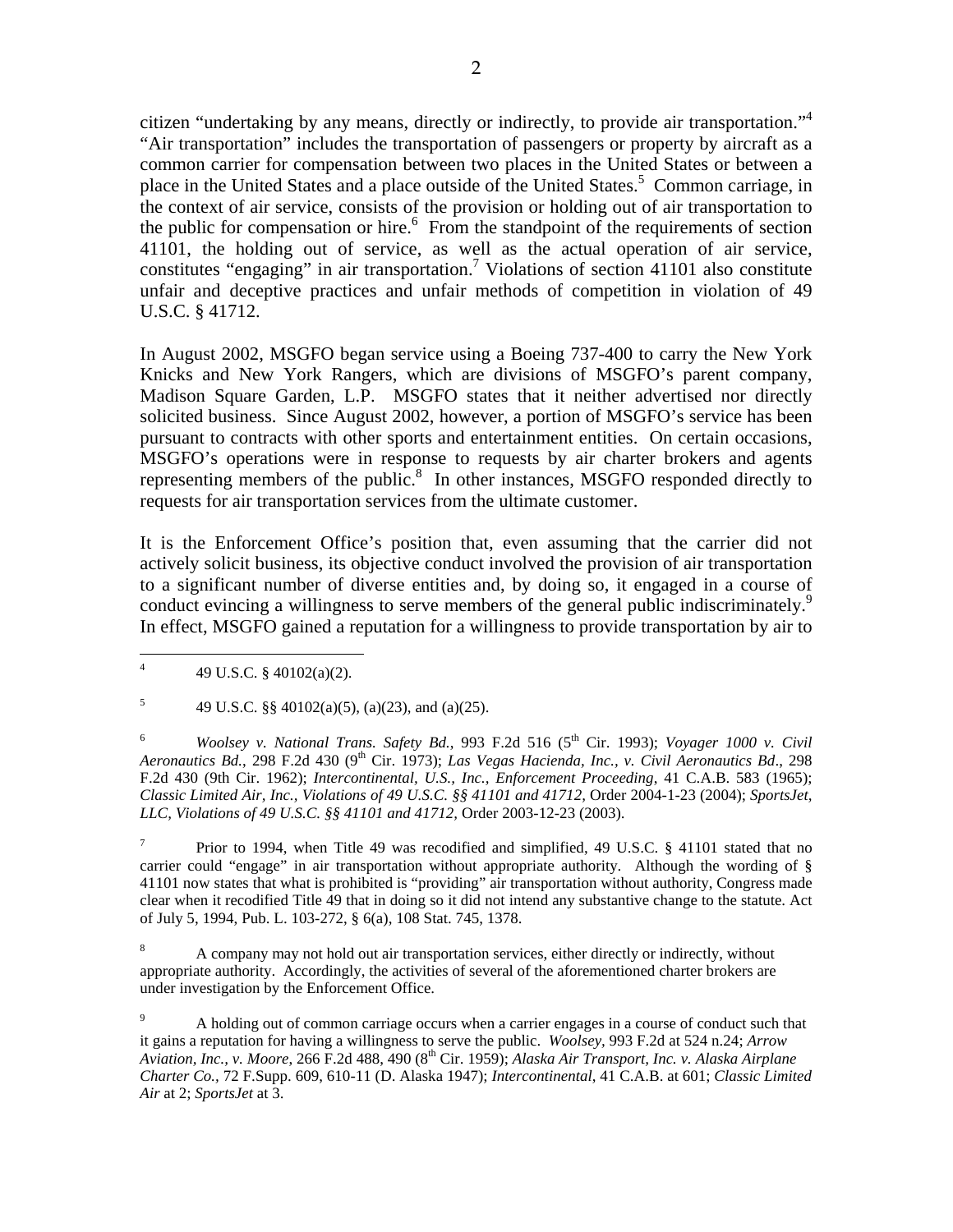at least a class or segment of the public while operating without an effective certificate issued under 49 U.S.C. § 41101.<sup>10</sup> So well-established was MSGFO's reputation that the carrier was on several occasions approached by brokers who specialize in arranging air transportation services for members of the public. Therefore, the Enforcement Office believes that MSGFO has held out and engaged in common carriage without appropriate economic authority. Holding out air transportation without requisite authority is also an unfair and deceptive practice and unfair method of competition prohibited by 49 U.S.C. § 41712.

In its defense, MSGFO states that, at all times since its Part 125 certification<sup>11</sup> by the FAA, MSGFO reasonably believed that the ensuing operations with its specially configured B737-400,<sup>12</sup> a substantial portion of which were performed for its affiliates, the Knicks and Rangers, constituted private carriage for hire subject only to the FAA jurisdiction under Part 125, despite the fact that, as noted above, MSGFO performed a limited number of flights for other sports and entertainment companies. MSGFO asserts that its understanding of the lawfulness of its operations was supported by several factors, including that (a) the special configuration of its B737-400 and the resulting specialized service offered by this aircraft was consistent with its concept of private carriage for hire, (b) the scope of MSGFO's historical operations, concentrated as they were on serving the Knicks and Rangers, but including a limited number of other customers, appeared to it to be consistent with FAA guidance in this area,<sup>13</sup> (c) the FAA was aware of the nature and scope of MSGFO's operations and never questioned whether they constituted common carriage, and (d) MSGFO did not advertise or actively solicit customers; rather it responded to requests for service and accommodated a number of companies in the same industry (sports and entertainment) as MSGFO's parent company, Madison Square Garden. MSGFO also states that, immediately upon becoming aware of the Enforcement Office's concerns, it took steps to comply with Departmental regulations and it cooperated fully with the Enforcement Office's investigation.

The Enforcement Office believes that MSGFO's understanding of the permissible scope of its authorized Part 125 operations is misguided. For example, although the "specialized" configuration of an aircraft may be a factor to be considered in determining whether air service operations could be considered private because properly licensed common carriers may be unable to perform the specialized air transportation services that

13 FAA Advisory Circular 120-12A (April 24, 1986).

 $10<sup>1</sup>$ The fact that a carrier "may limit its service to a class or segment of the general public... does not detract from [its] status as a common carrier so long as it indicates a willingness to serve all within the class." *Intercontinental*, 41 C.A.B. at 601. See also *Woolsey v. National Trans. Safety Bd.*, 993 F.2d 516  $(5<sup>th</sup>$  Cir. 1993) (carrier that held out its service only to rock and country music stars was nevertheless engaged in common carriage).

<sup>&</sup>lt;sup>11</sup> MSGFO received its Part 125 certificate (i.e., an Operating Certificate issued under 14 CFR Part 119 with Part 125 operations specifications) on August 20, 2002.

<sup>&</sup>lt;sup>12</sup> MSGFO's fleet consists of a single, executive style B737-400 configured for 50 seats with no overhead bins and equipped with specially designed rest rooms and entertainment centers primarily to accommodate the Knicks and Rangers.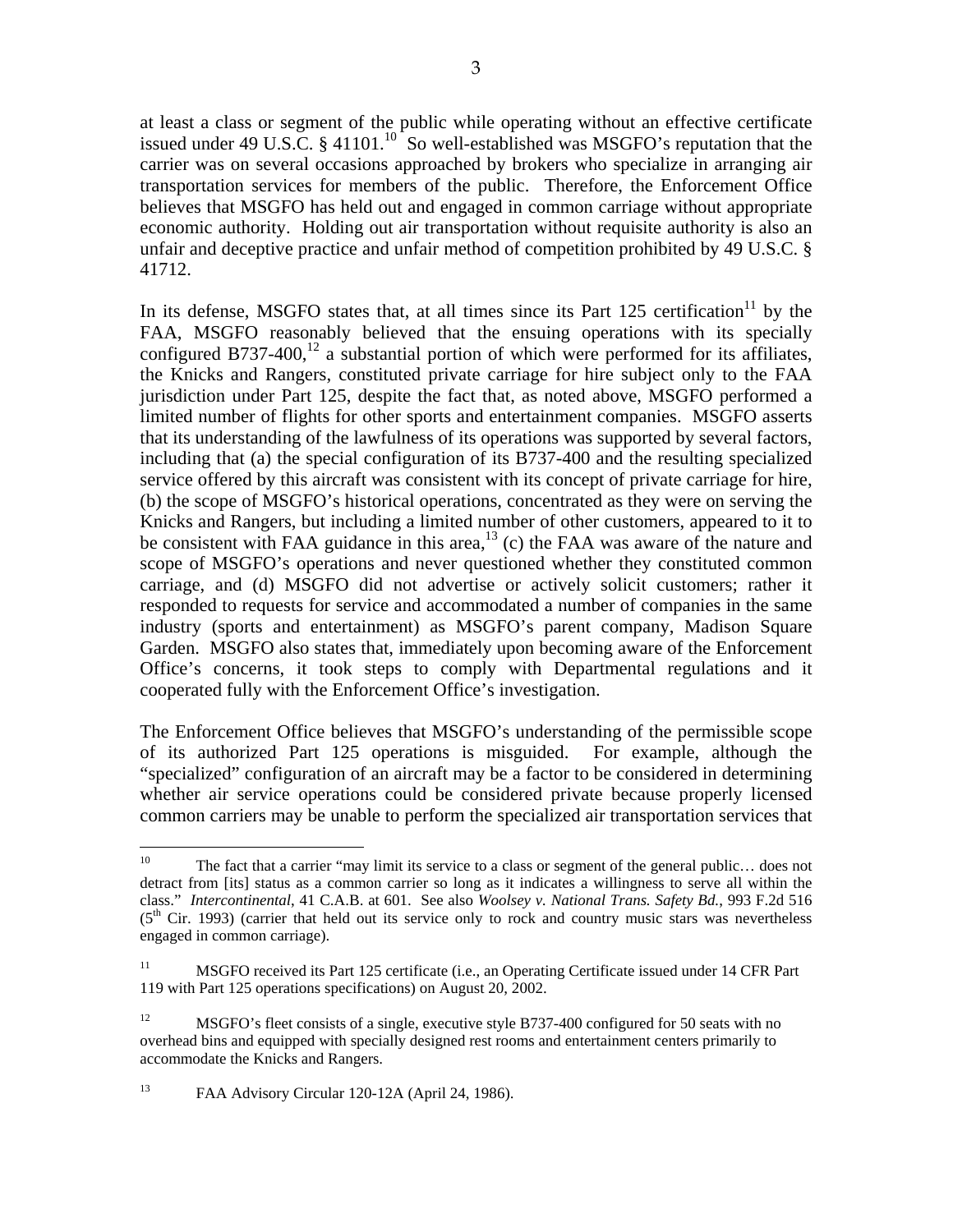such aircraft are designed to perform, MSGFO has not established this to be the case with respect to its service.<sup>14</sup> Moreover, the Enforcement Office notes that the portion of operations that MSGFO flew for unrelated entities vis-à-vis those it flew for its affiliates is not necessarily a relevant consideration when determining whether a carrier has performed common carriage operations, since a single flight pursuant to a single contract, if obtained through a holding out of air transportation, would subject an operator to Departmental licensing jurisdiction.<sup>15</sup>

We disagree with MSGFO's characterization of its operations as consistent with FAA guidance. While the number of customers transported by MSGFO may have seemed relatively small to MSGFO, the fact remains that a private carrier cannot hold out to the public, directly or indirectly through third parties or by garnering business by reputation as a company willing to accept offers. Lastly, even if MSGFO had limited its activity to contracts for air transportation with those in a particular industry this does not render the conduct lawful. 16

We view seriously MSGFO's violations of the Department's licensing requirements. We have carefully considered the facts of this case and continue to believe enforcement action is necessary. MSGFO, in order to avoid litigation and without admitting or denying the alleged violations, agrees to the issuance of this order to cease and desist from future violations of 49 U.S.C. §§ 41101 and 41712 by engaging in common carriage directly or indirectly, and to an assessment of \$30,000 in compromise of potential civil penalties. Of this amount, \$15,000 shall be due and payable within 15 days of the issuance of this order. The remaining \$15,000 shall be suspended for one year after the issuance of this order and then forgiven unless MSGFO violates this order's cease and desist or payment provisions, in which case the entire unpaid amount shall become due and payable immediately and MSGFO may be subject to additional enforcement action. The Enforcement Office believes that this compromise is appropriate, serves the public

 $14$ 14 In holding as private certain air transport operations that existed to serve the highly specialized needs of the three major American automobile manufacturers in the 1970s, the Civil Aeronautics Board, which held jurisdiction over aviation economic issues prior to the Department, predicated its opinion substantially on the fact that, at the time, duly licensed common carriers had "no meaningful capability" to provide equivalent service for the Big Three. *Automotive Cargo Investigation*, 70 C.A.B. 1540, 1553 (1976). Today, by contrast, in the market MSGFO seeks to serve, there appears to be an ample number of duly licensed common carriers with the capability to provide air transportation service equivalent to that which MSGFO provides with its "executive style" B737-400. We note, however, that a primary reason such duly licensed carriers may not appear willing or able to contract for services, such as those performed by MSGFO, is the difficulty that these carriers face in competing on price with unlicensed carriers whose costs are lower by virtue of their failure to obtain proper authority.

<sup>&</sup>lt;sup>15</sup> Even accepting MSGFO's representation of the level of its "unaffiliated" business, the percentage of that business in MSGFO's case far exceeds the "*de minimus"* level cited by the Civil Aeronautics Board in that body's review of Zantop International Airlines, which, though existing to serve the specialized needs of the American auto industry as it existed in the 1970s, also derived about 1% of its business from carrying non-automotive cargo. *Automotive Cargo Investigation* at 1552.

<sup>&</sup>lt;sup>16</sup> See supra note 10. It goes without saying that "sports" teams and "entertainment" individuals or entities are not in the same industry.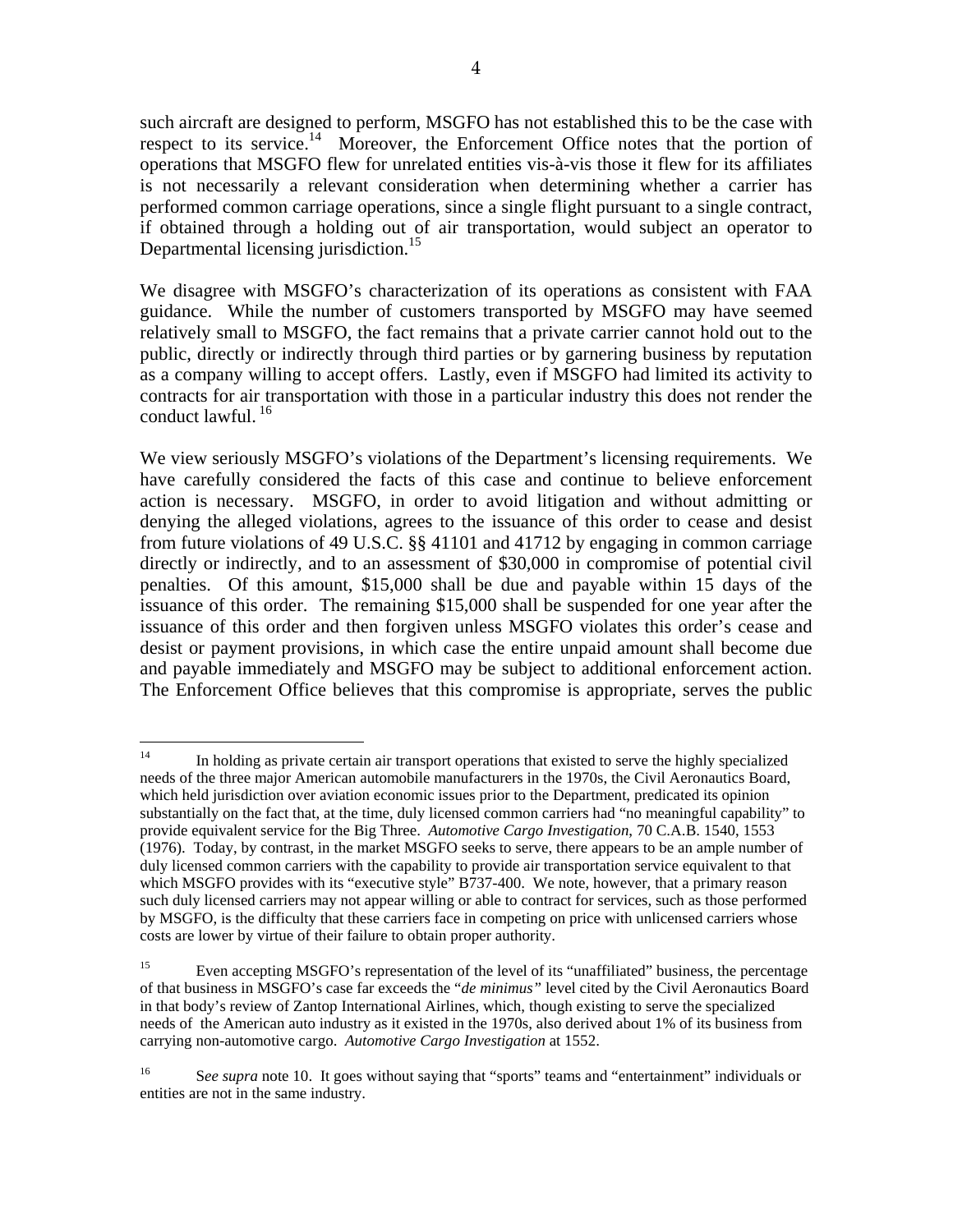interest, and creates an incentive for all carriers to comply fully with the requirements of 49 U.S.C. §§ 41101 and 41712.

This order is issued under the authority contained in 49 CFR 1.57a and 14 CFR 385.15.

ACCORDINGLY,

1. Based on the above discussion, we approve this settlement and the provisions of the order as being in the public interest;

2. We find that MSG Flight Operations, LLC, violated 49 U.S.C. § 41101, as described above, by engaging in air transportation without appropriate economic authority;

3. We find that by engaging in the conduct described in paragraph 2, above, MSG Flight Operations, LLC, engaged in an unfair and deceptive practice and an unfair method of competition in violation of 49 U.S.C. § 41712;

4. MSG Flight Operations, LLC, and all other entities owned and controlled by, or under common ownership and control with MSG Flight Operations, LLC, and their successors and assignees, are ordered to cease and desist from further similar violations of 49 U.S.C. §§ 41101 and 41712;

5. MSG Flight Operations, LLC, is assessed \$30,000 in compromise of civil penalties that might otherwise be assessed for the violations described in ordering paragraphs 2 and 3, above. Of this total penalty amount, \$15,000 shall be due and payable within 15 days of the issuance of this order. The remaining \$15,000 shall be suspended for one year after the issuance of this order and then forgiven unless MSG Flight Operations, LLC, violates this order's cease and desist or payment provisions, in which case the entire unpaid amount shall become due and payable immediately and MSG Flight Operations, LLC, may be subject to additional enforcement action. Failure to pay the penalty as ordered shall also subject MSG Flight Operations, LLC, to the assessment of interest, penalty, and collection charges under the Debt Collection Act; and

6. Payments shall be made by wire transfer through the Federal Reserve Communications System, commonly known as "Fed Wire," to the account of the U.S. Treasury. The wire transfer shall be executed in accordance with the instructions contained in the Attachment to this order.